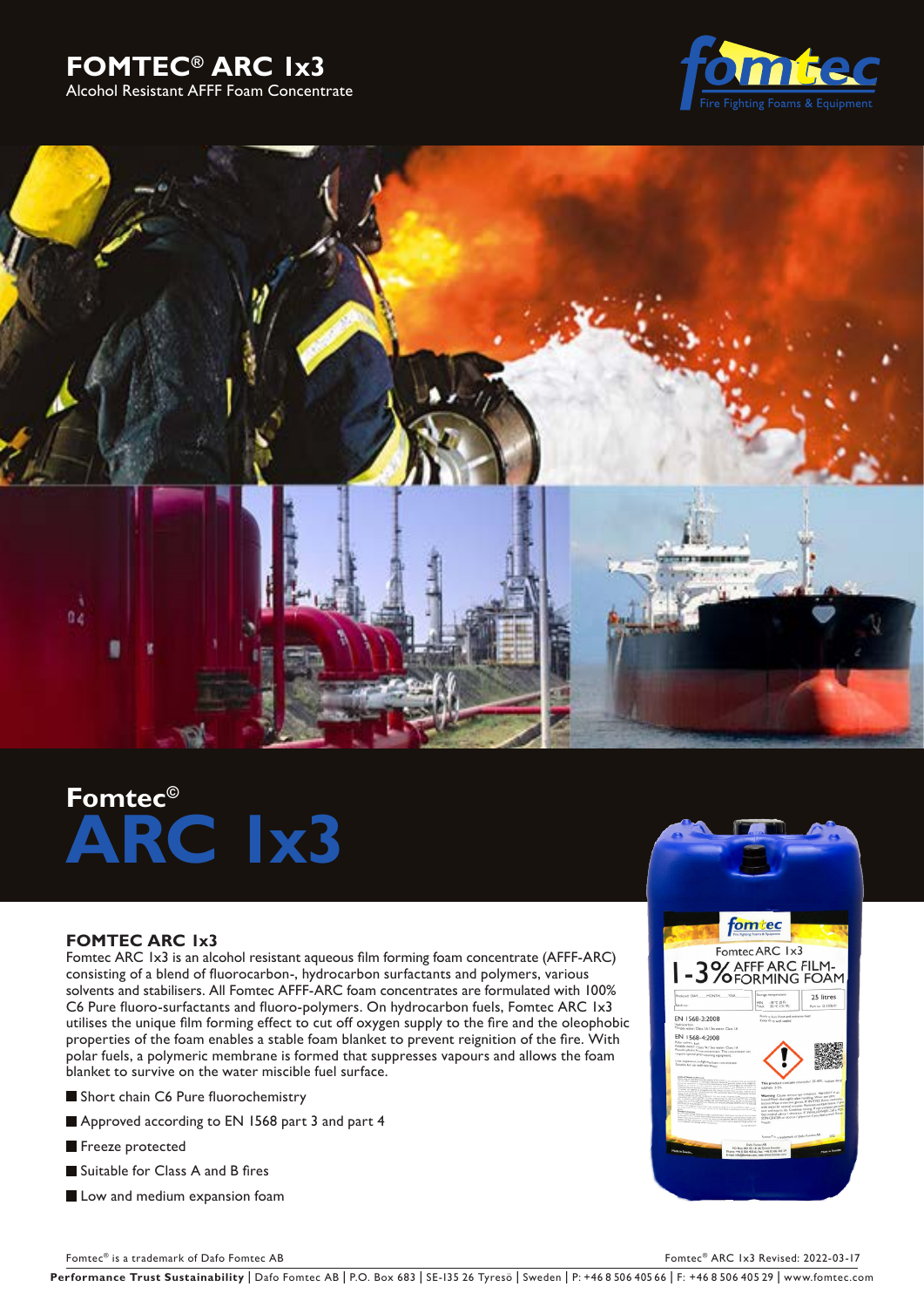

## DESCRIPTION

Fomtec ARC 1x3 should be used at a 1% proportioning ratio (1 part concentrate and 99 parts of water) for hydrocarbon and 3% (3 parts concentrate and 97 parts water) on polar solvent fuels. May be used with all water types.

For use on Class A type fires, a proportioning ratio of 0,3% to 1% is recommended depending on application and discharge device.

## **APPLICATION**

Fomtec ARC 1x3 is tested and approved according to EN 1568 for use on class B hydrocarbon fuel fires such as oil and diesel as well as polar solvent fires such as IPA and acetone. Can also be used on class A fires such as wood, paper, textiles etc.

Typical applications include high risk installations such as:

- Storage tanks, process areas and loading racks
- Waste and recycling industry
- Fire rescue services

## **FIRE PERFORMANCE & FOAMING**

The fire performance of this product has been tested and documented according to the "International Approvals" stated in this document. The use of the product should follow design guidelines appropriate to the type of system and application. The foaming properties are depending on equipment used and other variables such as water and ambient temperatures. Average expansion 6:1, average 25% drainage time 3:00 minutes on 1% premix and expansion 8:1, 25% drainage time 9:00 minutes at 3% using UNI 86 test nozzle according to EN 1568-3.

## **EQUIPMENT**

Fomtec ARC 1x3 can easily be proportioned at the correct ratio using conventional proportioning equipment. The equipment should be designed to the foam type.

Fomtec ARC 1x3 is suitable for use with Type II (gentle application) and Type III (direct application) discharge devices as well as sprinklers according to EN 13565-2. It can be used in low and medium expansion applications with all conventional aspirating and non-aspirating discharge devices. Fomtec ARC 1x3 is also suitable for use in CAF-systems.

#### COMPATIBILITY

Fomtec ARC 1x3 can be used together with foam compatible powders and other expanded foams.

It is suitable for all water types. For mixing with other foam concentrates, contact Fomtec for

advise and guidance. For material compatibility please refer to Fomtec Technical Advices FTA 20 addressing the topic.

| <b>TYPICAL DATA</b>             |                                   |  |
|---------------------------------|-----------------------------------|--|
| Appearance                      | Pale yellow liquid                |  |
|                                 |                                   |  |
| Specific gravity at 20°C        | $1,060 \pm 0,010$ g/ml            |  |
| Viscosity                       | $\leq$ 2000 mPas*                 |  |
| pН                              | $6,5 - 8,5$                       |  |
| <b>Freezing point</b>           | $-18^{\circ}$ C                   |  |
| Recommended storage temperature | $-17^{\circ}$ C - 55 $^{\circ}$ C |  |
| Suspended sediment (v/v)        | < 0.1%                            |  |

*\*) Brookfield LV, spindle 4*

## **ENVIRONMENTAL**

Fomtec ARC 1x3 is formulated using raw materials specially selected for their fire performance and their environmental profile. All raw materials are registered in the European REACH-database. Fomtec ARC 1x3 is non-toxic, biodegradable and each individual component is fully tested and documented. Fomtec only uses C6 Pure fluoro-surfactants and polymers in our AFFF-ARC formulations. Our film forming (AFFF-ARC) products contains no PFOS or PFOA in accordance with US EPA Stewardship Programme 2010/15 and EU Directive 2017/1000. More details can be found in the Material Safety Datasheet (MSDS).

The products is fully documented to the Norwegian HOCNF regulation, and is registered in the NEMS database. The disposal of spills of foam concentrate or premix foam solution should be made in accordance with local regulations. For more detailed information please consult Fomtec Technical Advices FTA 40.

### **STORAGE / SHELF LIFE**

Stored in original unbroken packaging the product will have a long shelf life. Shelf life in excess of 10 years will be found in temperate climates. As with all foam concentrates, shelf life will be dependent on storage temperatures and conditions. For storage recommendations and material compatibility please refer to Fomtec Technical Advices FTA 10 addressing the topic.

## **INSPECTION/TESTING/ MAINTENANCE**

All foam concentrates should be tested annually. Testing should be carried out by an approved laboratory certified to assess firefighting foam quality according to relevant standards, such as NFPA 11, EN 13565-2, EN 1568 and IMO MSC.1Circ. 1312. Storage containers should be inspected and reevaluated for the suitability of the storage location regarding temperature fluctuations (temperature should be as stable as possible). Exposure to direct sunlight should be avoided.

Fomtec® is a trademark of Dafo Fomtec AB Fomtec® ARC 1x3 Revised: 2022-03-17

Performance Trust Sustainability | Dafo Fomtec AB | P.O. Box 683 | SE-135 26 Tyresö | Sweden | P: +46 8 506 405 66 | F: +46 8 506 405 29 | www.fomtec.com